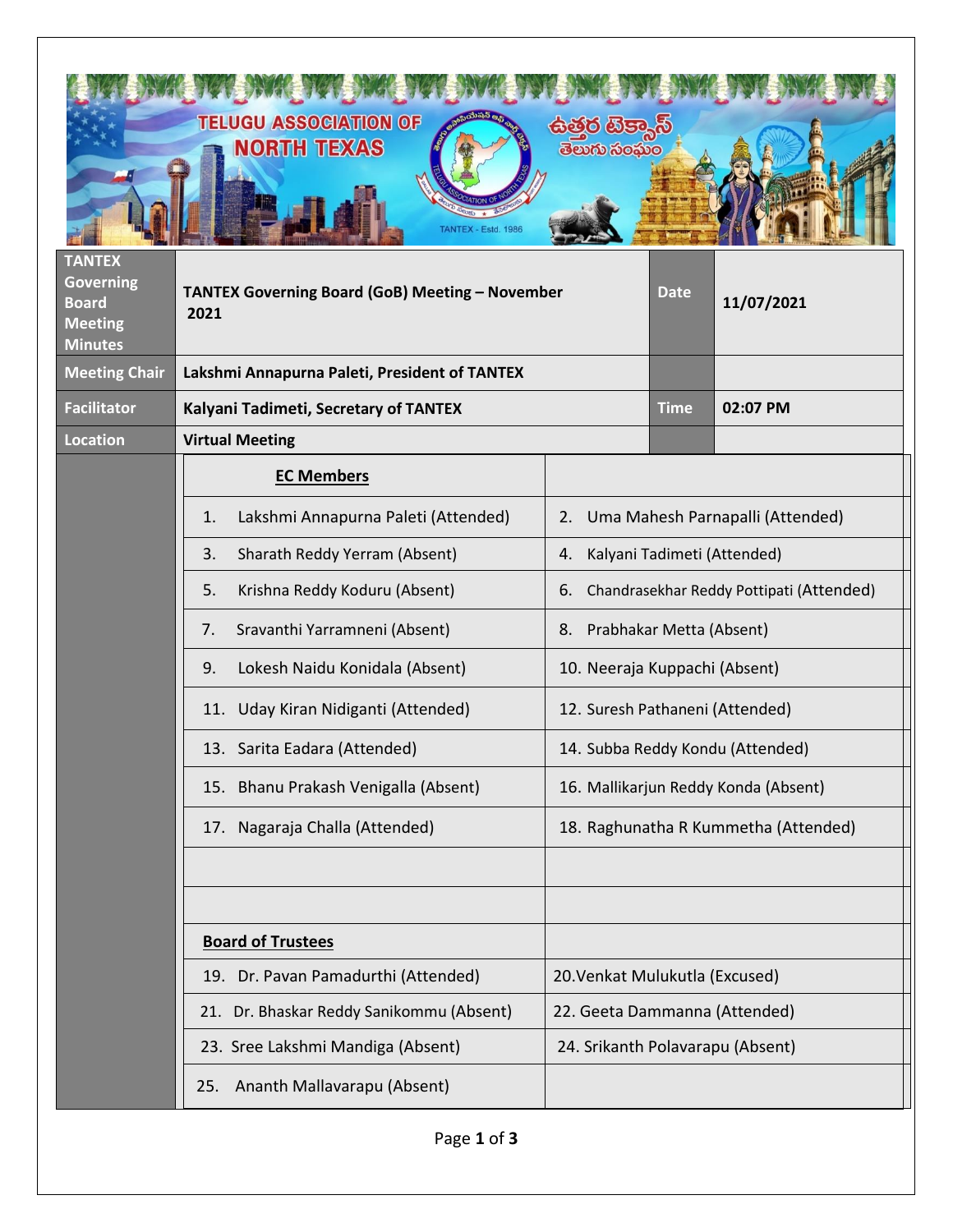| <b>Key Points Discussed</b> |                                                                    |                                                                                                                                                                                                                                                                                                                                                                                                                                                                                                                                                                                                                                                                                                                                                                                                                                                                                                                                                                                                                                                                                                                                                                                                                                                                                                                                                                                                                                                                                                                                                                                                                                                                                                                                                                                                                                                                                                                                                                                                                                                                                                                                                                                                                                           |  |  |  |  |  |
|-----------------------------|--------------------------------------------------------------------|-------------------------------------------------------------------------------------------------------------------------------------------------------------------------------------------------------------------------------------------------------------------------------------------------------------------------------------------------------------------------------------------------------------------------------------------------------------------------------------------------------------------------------------------------------------------------------------------------------------------------------------------------------------------------------------------------------------------------------------------------------------------------------------------------------------------------------------------------------------------------------------------------------------------------------------------------------------------------------------------------------------------------------------------------------------------------------------------------------------------------------------------------------------------------------------------------------------------------------------------------------------------------------------------------------------------------------------------------------------------------------------------------------------------------------------------------------------------------------------------------------------------------------------------------------------------------------------------------------------------------------------------------------------------------------------------------------------------------------------------------------------------------------------------------------------------------------------------------------------------------------------------------------------------------------------------------------------------------------------------------------------------------------------------------------------------------------------------------------------------------------------------------------------------------------------------------------------------------------------------|--|--|--|--|--|
| No.                         | <b>Agenda Items</b>                                                | <b>Meeting Highlights</b>                                                                                                                                                                                                                                                                                                                                                                                                                                                                                                                                                                                                                                                                                                                                                                                                                                                                                                                                                                                                                                                                                                                                                                                                                                                                                                                                                                                                                                                                                                                                                                                                                                                                                                                                                                                                                                                                                                                                                                                                                                                                                                                                                                                                                 |  |  |  |  |  |
| $\mathbf{1}$                | <b>Previous EC meeting</b><br>minutes: Review &<br><b>Approval</b> | The GoB meeting began at 02:07 PM, after it was determined that a quorum of<br>$\bullet$<br>attendance had not been reached.<br>The quorum was not met to approve the minutes of the October month<br>$\bullet$<br>meeting.                                                                                                                                                                                                                                                                                                                                                                                                                                                                                                                                                                                                                                                                                                                                                                                                                                                                                                                                                                                                                                                                                                                                                                                                                                                                                                                                                                                                                                                                                                                                                                                                                                                                                                                                                                                                                                                                                                                                                                                                               |  |  |  |  |  |
| $\overline{2}$              | <b>President's Report</b>                                          | During the Annual General Body meeting on October 16th, 2021, with<br>approximately 35 current members in attendance, members approved 2017,<br>2018, 2019, and 2020, except for a few amendments in 2017 that were kept<br>aside and required a complete quorum to vote.<br>Finally, on November 13th, 2021, we will hold our Deepavali Vedukalu event.<br>We received final confirmation from the Frisco ISD for our event, booked<br>Frisco ISD School Auditorium from 11:00 AM to 6:30 PM, initial payments<br>made, Mr. Gopal Ponangi Garu assisted in getting this Auditorium to us for our<br>event, thanks to him for his assistance, and we are planning to invite Frisco<br>Mayor and the team, which Gopal Ponangi Garu will confirm on Tuesday. I<br>invited the newly elected Frisco Board Members to our event, and they are<br>planning to come. The hall has a capacity of 500 people, and food is not<br>permitted in the arena or any other restricted areas. So, team, please<br>collaborate and we will make this event a tremendous success.<br>Sravanthi Yerramaneni as Event Coordinator, Uday Nidiganti, Food Committee<br>$\bullet$<br>Chair, Subba Reddy Konda, Registration Chair, and Raghunath, Logistic Chair,<br>will take on these duties and assist in these areas. At the end of the program,<br>food boxes will be delivered to the audience.<br>We will begin the event at 2:00 p.m. with performances by local dancers and<br>$\bullet$<br>our guests Artists are anchor and singer Madhoo Nekanti, playback singers<br>Arjun Adapalli, Sruthi Nanduri, and Sreekanth Lanka will show their talent<br>performances.<br>Chandra Pottipati, Treasurer, has made arrangements to accommodate the<br>guests.<br>We have a couple of sponsors for the event, including NMS garu and Chinna<br>Satyam Veernapu, Geeta Damanna. Thank you to Sarita Eadara agreed to<br>perform free decoration for the event as a sponsor.<br>President Lakshmi Annapurna Paleti and Suresh Pathaneni, as Cultural Chair,<br>have handled the majority of the challenges and logistics.<br>Suresh Pathaneni, Cultural Chair, will go through the program in detail and will<br>be in charge of the audio and music system. |  |  |  |  |  |
| $\overline{\mathbf{3}}$     | <b>Treasurer's Report</b>                                          | <b>Update from Treasurer Chandra Pottipati</b><br>Business Advantage Checking Account - \$15,421.73<br>Savings Account - \$ 261,242.02<br>Business Investment account - \$ 2,862.16<br>PayPal - \$0.53                                                                                                                                                                                                                                                                                                                                                                                                                                                                                                                                                                                                                                                                                                                                                                                                                                                                                                                                                                                                                                                                                                                                                                                                                                                                                                                                                                                                                                                                                                                                                                                                                                                                                                                                                                                                                                                                                                                                                                                                                                    |  |  |  |  |  |
| 4                           | <b>Membership Update</b>                                           | No New members                                                                                                                                                                                                                                                                                                                                                                                                                                                                                                                                                                                                                                                                                                                                                                                                                                                                                                                                                                                                                                                                                                                                                                                                                                                                                                                                                                                                                                                                                                                                                                                                                                                                                                                                                                                                                                                                                                                                                                                                                                                                                                                                                                                                                            |  |  |  |  |  |
|                             | Page 2 of 3                                                        |                                                                                                                                                                                                                                                                                                                                                                                                                                                                                                                                                                                                                                                                                                                                                                                                                                                                                                                                                                                                                                                                                                                                                                                                                                                                                                                                                                                                                                                                                                                                                                                                                                                                                                                                                                                                                                                                                                                                                                                                                                                                                                                                                                                                                                           |  |  |  |  |  |